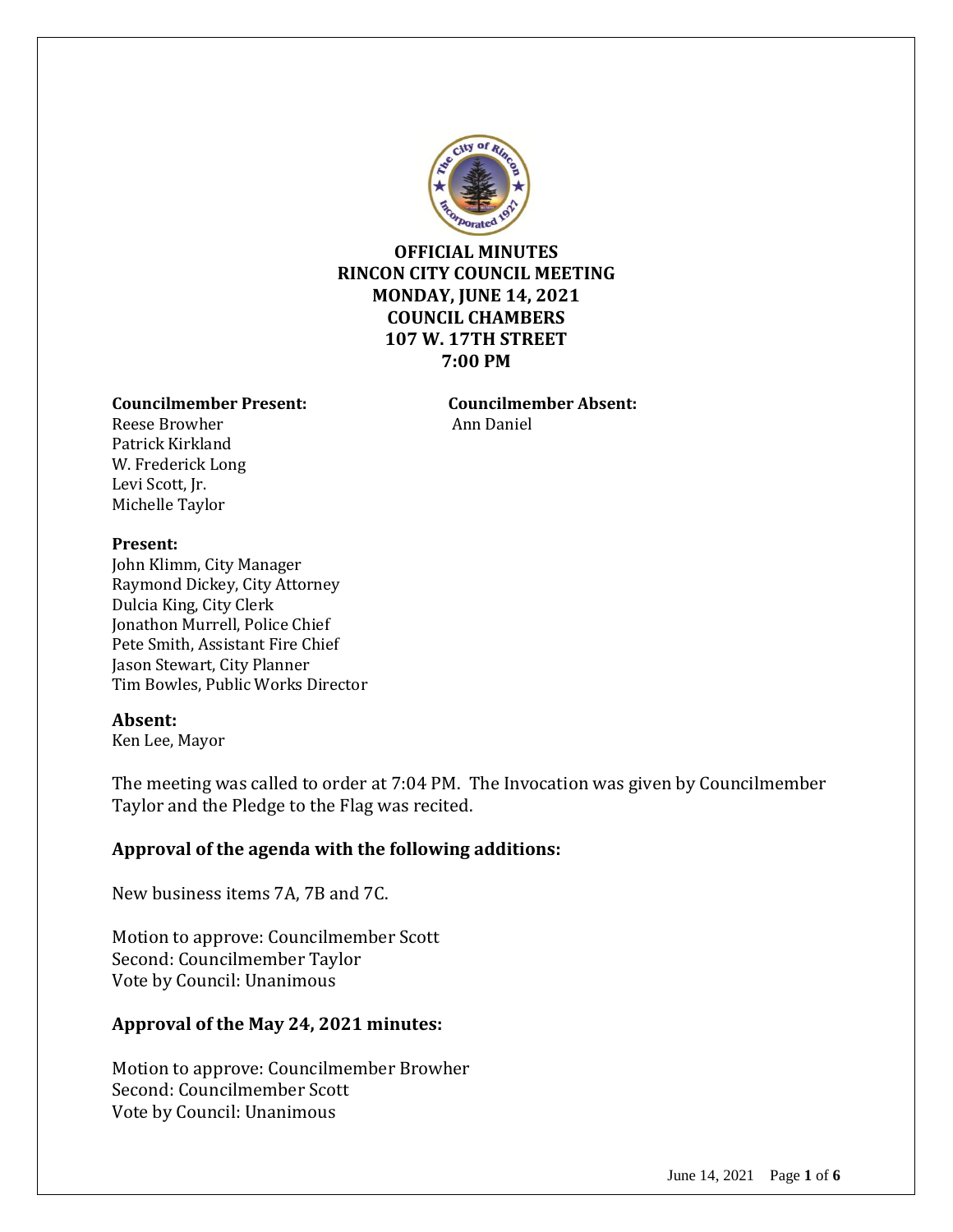## **Public Hearing**

### *Turn meeting over to public hearing officer, Raymond Dickey:*

Attorney Dickey said that the City has received a voicemail from someone at Pine Hill Group, LLC requesting that this be withdrawn. The City's policy is that the request be in writing so that we have something in the file because certain vested rights may be affected.

Open public hearing: 7:09 PM

Public Hearing on a petition filed by Pine Mill Group, LLC requesting a Zoning Map Amendment for a 20.14 acre parcel located on 0 W Ninth Street to amend the zoning from R-4 (Single Family Residential) to R-5 (Residential – One unit detached conventional house); the property is owned by Peter Johnson. (Map and Parcel # R2130001)

Public input: David Nelson, resident said he has concerns about drainage if someone builds on the property.

Close public hearing: 7:13 PM

*Turn the meeting back over to Mayor Lee.*

First Reading on a petition filed by Pine Mill Group, LLC requesting a Zoning Map Amendment for a 20.14 acre parcel located on 0 W Ninth Street to amend the zoning from R-4 (Single Family Residential) to R-5 (Residential – One unit detached conventional house); the property is owned by Peter Johnson. (Map and Parcel # R2130001)

No action taken.

#### **New Business:**

### **1. Kia Reese request approval to appear before Council to discuss the use of Freedom Park.**

Mrs. Reese was not present. A motion was made to table.

Motion to table: Councilmember Long Second: Councilmember Scott Vote by Council: Unanimous

### **2. Joey Dolan request approval to appear before Council to discuss the placement of a fence in a drainage easement.**

Mr. Mattos said Mr. Dolan wanted to apply for permit for a fence. This property has a 10 foot easement on both sides of the property. He could not allow Mr. Dolan to put a fence in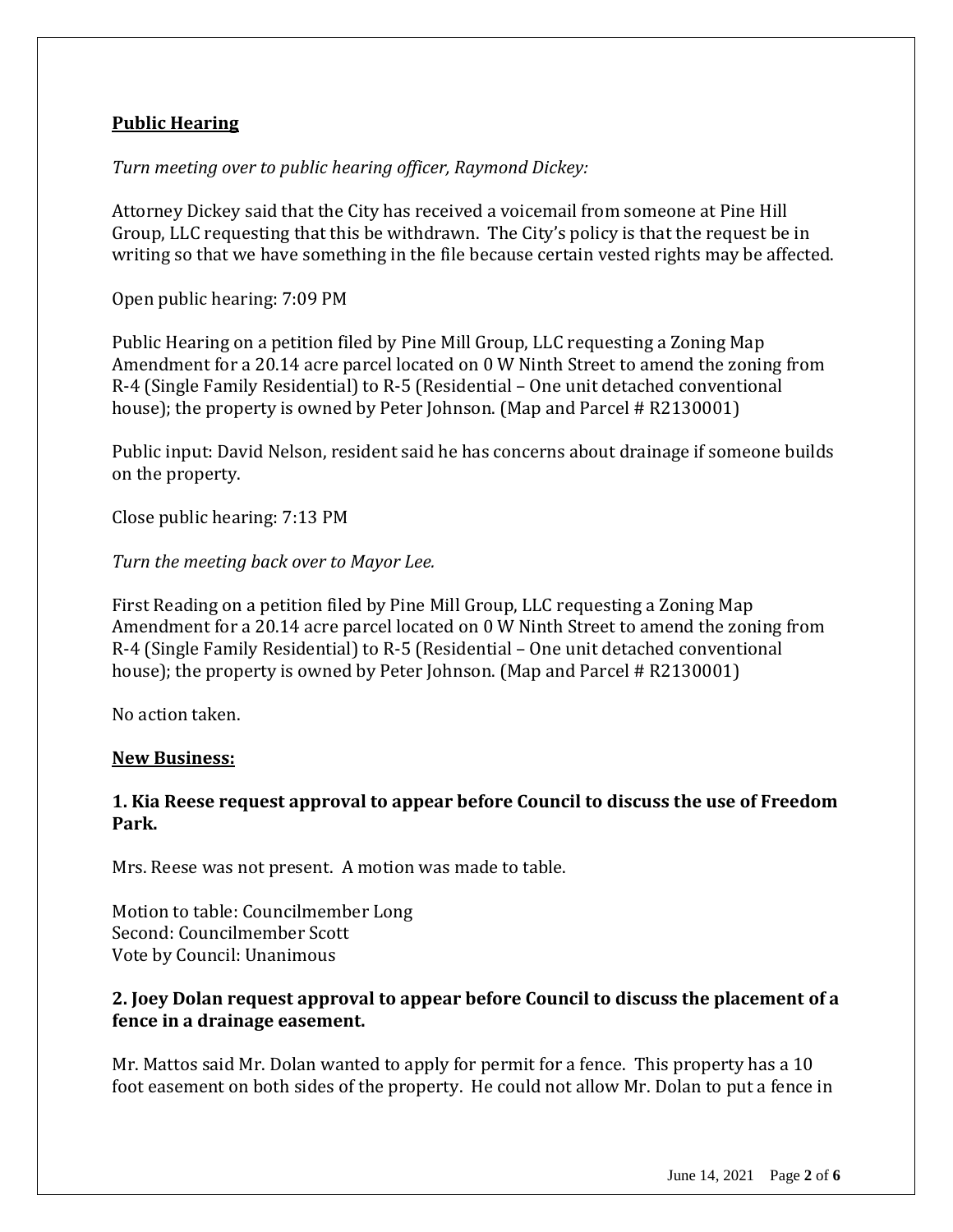the easement. Mr. Mattos said there is a fence further down but that was before him, you cannot have anything in the easement, period. Mr. Dolan is looking for relief.

Mr. Dolan said he has shot elevations and if the concrete pipes should ever overflow the water will go into the jurisdiction wetlands. John Skarin, John James, and Sabrina Clark were present. Mr Skarin said he has been there 14 years and it has never flooded. Ms. Clark said she lives across the street from the retention pond and when there was a hurricane the water flows to the retention pond. Councilmember Kirkland asked about the 10 foot easement, Attorney Dickey said when engineering was done the engineers put in the easement for some type of drainage. Ms. Clark said if he puts the fence there the water will still flow, the fence will not interfere with the water draining. Mr. James said the land goes up hill so the drainage will not go up hill; we are here to support Mr. Dolan. Councilmember Scott asked Mr. Bowles what he thought. Mr. Bowles said there has never been a problem over there they have never had a drainage issue.

Mr. Dolan asked terminating the easement, and the City doing a release agreement. Attorney Dickey said the City would not be in a position to do that if they did anything they would deed over the easement. He said we have run across this before flooding due to fencing being put up. Engineering should look at this because it was engineered with the subdivision to begin with. A motion was made to table until July 12<sup>th</sup>.

Motion to table: Councilmember Long Second: Councilmember Scott Vote by Council: Unanimous

### **3. Request approval to pay Roberts Truck Center, Inc. for truck repairs in the amount of \$5,224.26. LI #507.4325.531125**

Mr. Bowles said Roberts Truck Center has had this truck since last year from March to September because they could not get parts for it. This is the 2017 F350.

Motion to approve: Councilmember Browher Second: Councilmember Scott Vote by Council: Unanimous

#### **4. Request approval to pay JCB of Georgia for repairs to a mini excavator in the amount of \$5,695.17. LI #507.4325.531125**

Mr. Bowles said this is an older excavator. We use the excavators more than we use the backhoes.

Motion to approve: Councilmember Long Second: Councilmember Taylor Vote by Council: Unanimous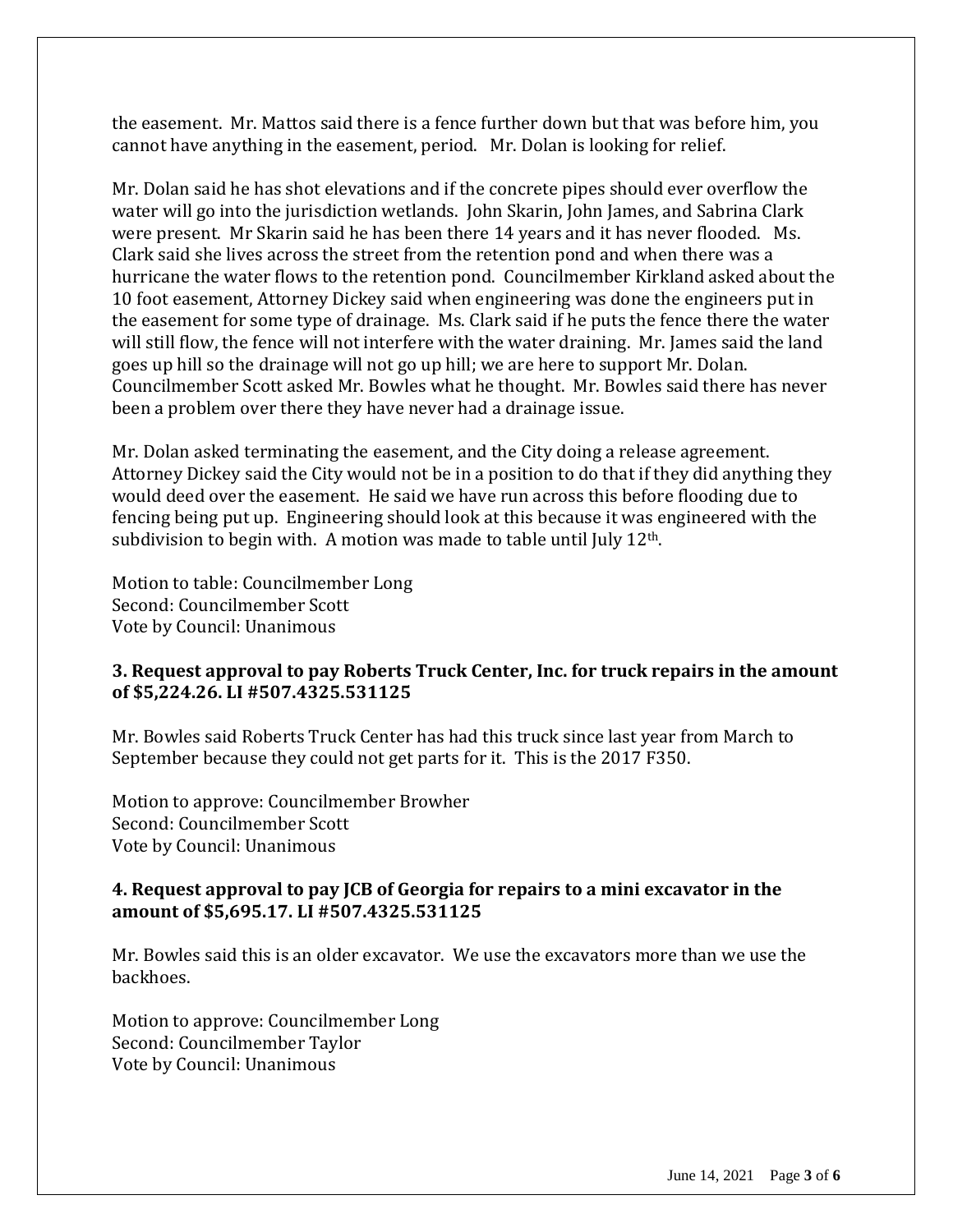### **5. Request approval to pay Savannah River Utilities \$5,970.00 to stripe Williowpeg Way. LI #320-4100-541225**

Mr. Bowles said this is the street in Lost Plantation that Councilmember Kirkland asked him to see about getting striped. Councilmember Kirkland asked about St Andrews Road also. Councilmember Scott said we would need to look at the budget there are other projects out there. Let's look at what we have committed to other areas. Councilmember Kirkland said one of the reasons he brought this up was that someone was hit on that road. He would rather St. Andrews be striped from Ft. Howard to Willowpeg Way. Councilmember Browher said St Andrews is much more heavily trafficked. Mr. Bowles said it may be more money. Councilmember Kirkland said he would like to see it switched to St Andrews. Councilmember Scott asked Chief Murrell did he have any input on any of these streets. He said thinks stripeing is a good thing and that road is heavily traveled. Councilmember Long said he thinks we need to bring a number back. A motion was made to table until July 12<sup>th</sup>.

Motion to table: Councilmember Long Second: Councilmember Browher Vote by Council: Unanimous

# **6. Request to renew the Agreement between Effingham County Board of Commissioners of and the City of Rincon for the use of County Inmates on City and County Property for FY 2021 (July 1, 2021 through June 30, 2022)**

Mr. Klimm asked Council to take no action on this item. In reviewing the document, the County had agreed to a provision that was not in this agreement.

No action taken

# **7. Approval of the reappointment of Mr. Herb Jones to serve as the non-public representative of Effingham County and the cities of Guyton, Rincon and Springfield for the Coastal Regional Commission Council.**

Motion to approve: Councilmember Scott Second: Councilmember Long Vote by Council: Unanimous

# **7A. Request approval to award the bid for the 2021 Rincon LMIG Project, Lockner Drive, to Sikes Brothers, Inc in the amount of \$147,530.40.**

Doug Morgan, EMC Engineering was present. Mr. Morgan said the opened bids last Thursday. Sikes Brothers was the low bid. They have done work for the City in the past and they do understand the City's urgency.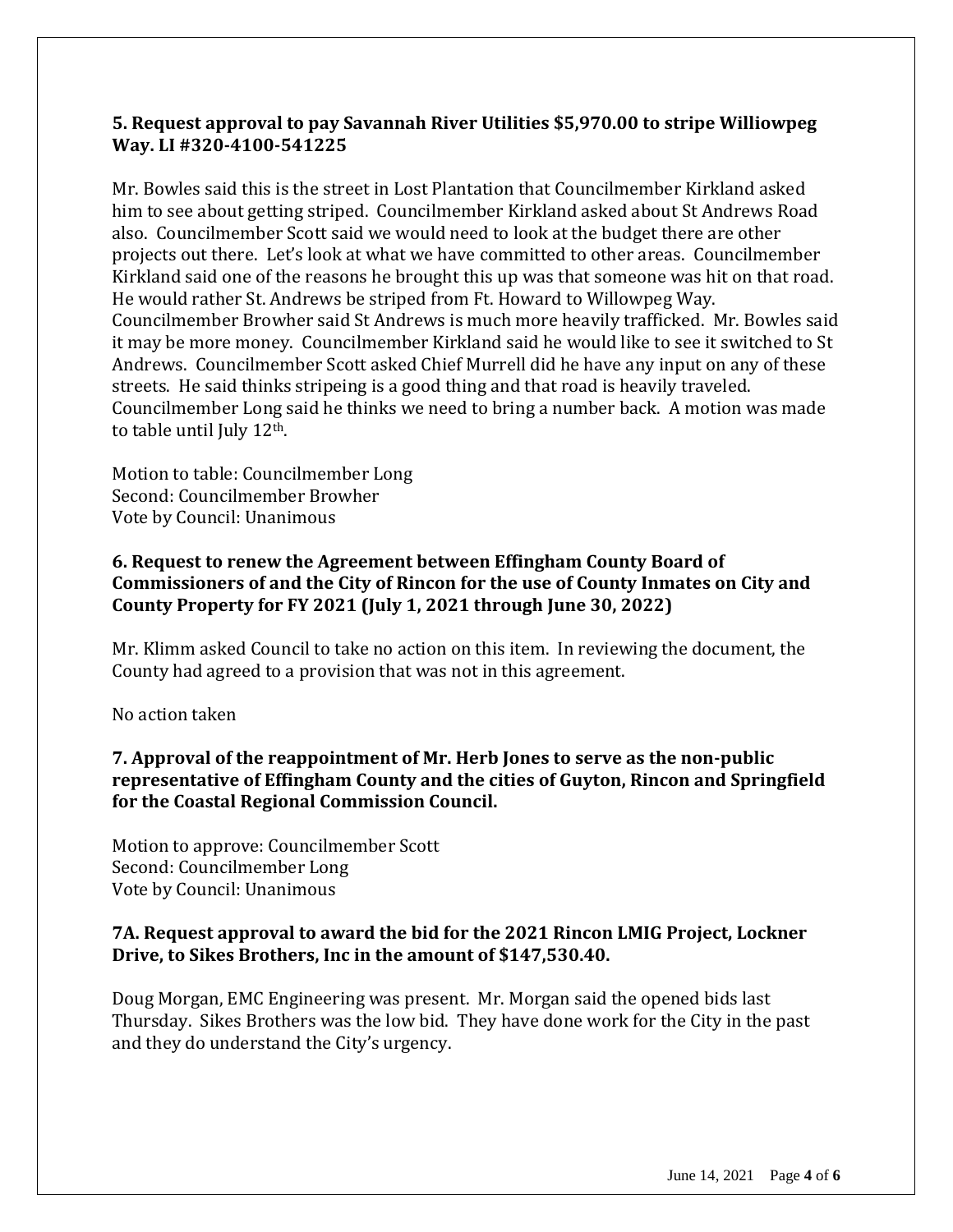Motion to approve: Councilmember Scott Second: Councilmember Browher Vote by Council: Unanimous

## **7B. Request approval to award the bid for the 2021 Rincon TSPLOST Project, 4th Street and Weisenbaker Road, to Sikes Brothers, Inc in the amount of \$1,298,772.35.**

Mr. Morgan said this is two of the TSPLOST projects that they have lumped together. It has come in under budget. Mr. Klimm said Mr. Morgan has acted as our point person and put pressure on the contractors to get these projects going. He wanted to publicly thank Mr. Morgan.

Motion to approve: Councilmember Scott Second: Councilmember Taylor

Councilmember Browher asked what the timeframe looks like; Mr. Morgan said they will start work on Georgia and Savannah Avenues on Monday and have a 90 day schedule. There is a 90 day window on Weisenbaker and 4th Streets and 30 day window on Lockner Drive. They will keep the same 90 day window on Middleground Raod. Middleground Road will need a box culvert and installation of a waterline. Councilmember Scott said the biggest thing we really wanted to do was get these projects completed before the end of the year. Councilmember Browher thanked Mr. Klimm, Mr. Morgan and Mr. Bowles and wanted Mr. Morgan to let the contractors know to keep the change orders to a minimum.

Vote by Council: Unanimous

### **7C Request to appear before Council By Richard Lynn for a benefit car show on July 24, 2021.**

Mr. Lynn said they want to do a benefit car show at Riley's for Casting for a Cause out of Guyton that help with disabled vets. Council approved and waived the special events permit fee.

Motion to approve: Councilmember Scott Second: Councilmember Browher Vote by Council: Unanimous

### **8. Administrative Reports:**

**City Manager** – Mr. Klimm asked Council for a workshop to discuss the Zoning Ordinance on June 21 at 5:30; we will have a midyear budget review in July; the audit team has been in City Hall for about 3- 4 weeks and we should have a draft audit soon.

**City Engineer** – Councilmember Kirkland asked about roundabout lights; Mr. Bowles said he has called Georgia Power about the delay and it has been forwarded to the higher ups.